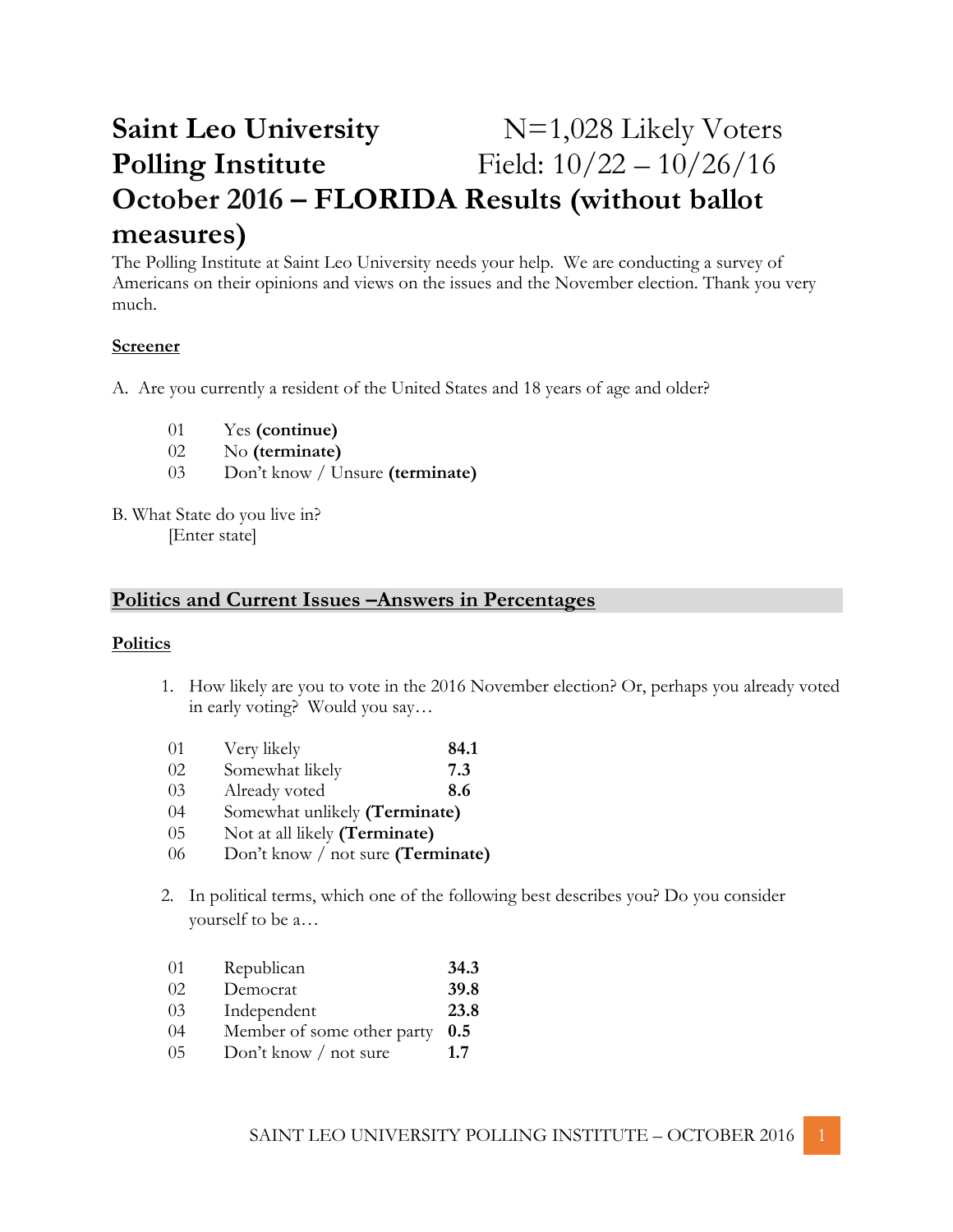3. How would you rate the job Barack Obama has been doing as President?

| 01  | Strongly approve      | 28.4 |
|-----|-----------------------|------|
| 02. | Somewhat approve      | 28.2 |
| 03  | Somewhat disapprove   | 10.7 |
| 04  | Strongly disapprove   | 31.7 |
| 05  | Don't know / not sure | 0.9  |

4. What do you think is the **most important** issue facing the country today?

| 01 | Jobs and the economy                                              | 32.7 |         |
|----|-------------------------------------------------------------------|------|---------|
| 02 | Healthcare                                                        | 9.3  |         |
| 03 | Education                                                         | 3.4  |         |
| 04 | Government spending and the federal budget deficit 11.6           |      |         |
| 05 | Homeland security and anti-terror policy                          |      | 10.1    |
| 06 | Immigration                                                       | 5.5  |         |
| 07 | Foreign affairs                                                   | 0.9  |         |
| 08 | Energy policy                                                     | 0.1  |         |
| 09 | Global climate change                                             | 3.5  |         |
| 10 | Gun control / Second Amendment rights                             |      | 1.9     |
| 11 | Terrorism                                                         | 8.5  |         |
| 12 | Declining U.S. status worldwide                                   |      | 2.9     |
| 13 | Crime                                                             | 1.1  |         |
| 14 | International trade imbalance                                     | 0.4  |         |
| 15 | Gun violence                                                      | 3.6  |         |
| 16 | Internet $\frac{1}{4}$ data security $\frac{1}{4}$ identity theft |      | $0.2\,$ |
| 17 | Some other issue                                                  | 2.1  |         |
| 18 | Don't know $/$ not sure                                           | 2.1  |         |

The following are a number of presidential and vice presidential candidates. Please indicate, for each, if your opinion is very favorable, somewhat favorable, somewhat unfavorable or not at all favorable.

| Characteristic     | Very & Somewhat | Somewhat Unfavorable     |
|--------------------|-----------------|--------------------------|
|                    | Favorable - %   | and Not at all Favorable |
|                    |                 | $-1/2$                   |
| 5. Donald Trump    | 35.1            | 63.9                     |
| 6. Hillary Clinton | 47.6            | 51.8                     |
| 7. Gary Johnson    | 17.4            | 45.9                     |
| 8. Jill Stein      | 12.5            | 42.5                     |
| 9. Mike Pence      | 42.9            | 33.8                     |
| 10. Tim Kaine      | 34.8            | 41.7                     |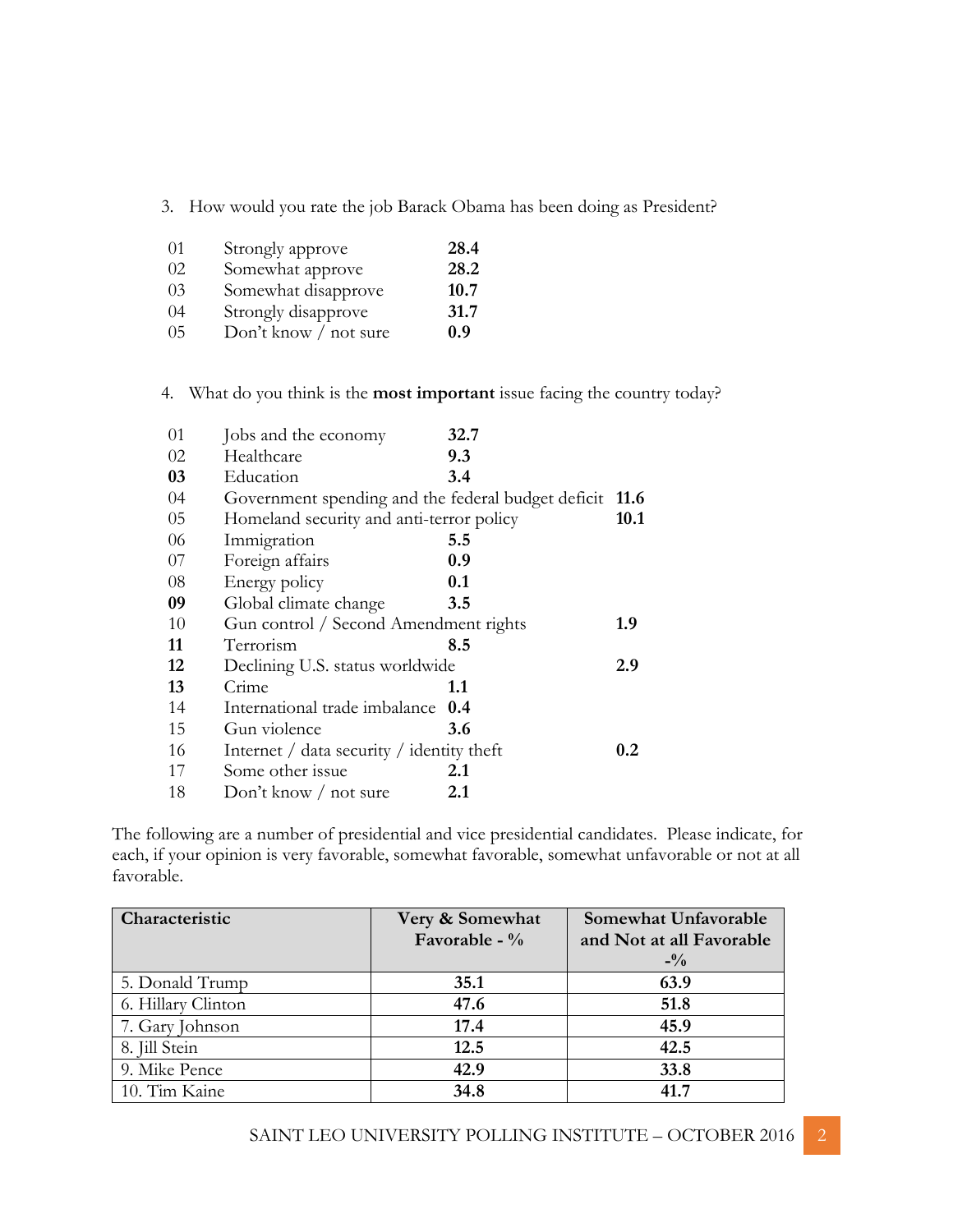11. If the November presidential election was held today between Hillary Clinton, Donald Trump, Gary Johnson and Jill Stein, which candidate would you support or which have you already supported in early voting?

| Q#            |            |           |                 |                           |  |
|---------------|------------|-----------|-----------------|---------------------------|--|
|               | 01 Hillary | 02 Donald | 03 Gary Johnson | 04 Jill Stein   05 Unsure |  |
|               | Clinton    | l rumo    |                 |                           |  |
| $\frac{0}{0}$ | 49.7       | 36.7      | 4.9             |                           |  |

**Q12 for "Unsure" / "05" respondents in Q11 only**.

12. While you are undecided, please indicate which candidate you are leaning toward.

| Q#            |            |           |                 |               |
|---------------|------------|-----------|-----------------|---------------|
| 14            | 01 Hillary | 02 Donald | 03 Gary Johnson | 04 Jill Stein |
|               | Clinton    | l rump    |                 |               |
| $\frac{0}{0}$ | 52.0       | 39.4      | 6.3             | 2.3           |

13. If the November presidential election was held today and Evan McMullin, the Independent Conservative from Utah was also on your ballot, which candidate would you support or which have you supported if you already voted in early voting?

| Q#          |            |           |                 |                                     |          |     |
|-------------|------------|-----------|-----------------|-------------------------------------|----------|-----|
| 13          | 01 Hillary | 02 Donald | 03 Gary Johnson | 04 Jill Stein   05 Evan   06 Unsure |          |     |
|             | Clinton    | l rumo    |                 |                                     | McMullin |     |
| $^{0}/_{0}$ | 48.8       | 34.5      | 3.6             | 1.J                                 | 3.8      | 7.9 |

14. Over the past month or so, did you change your support from one presidential candidate to another?

| $\Omega$ 1 | <b>Yes</b>     | 9.3  |
|------------|----------------|------|
| 02         | $\overline{N}$ | 89.2 |
| 03         | Unsure         | 1.5  |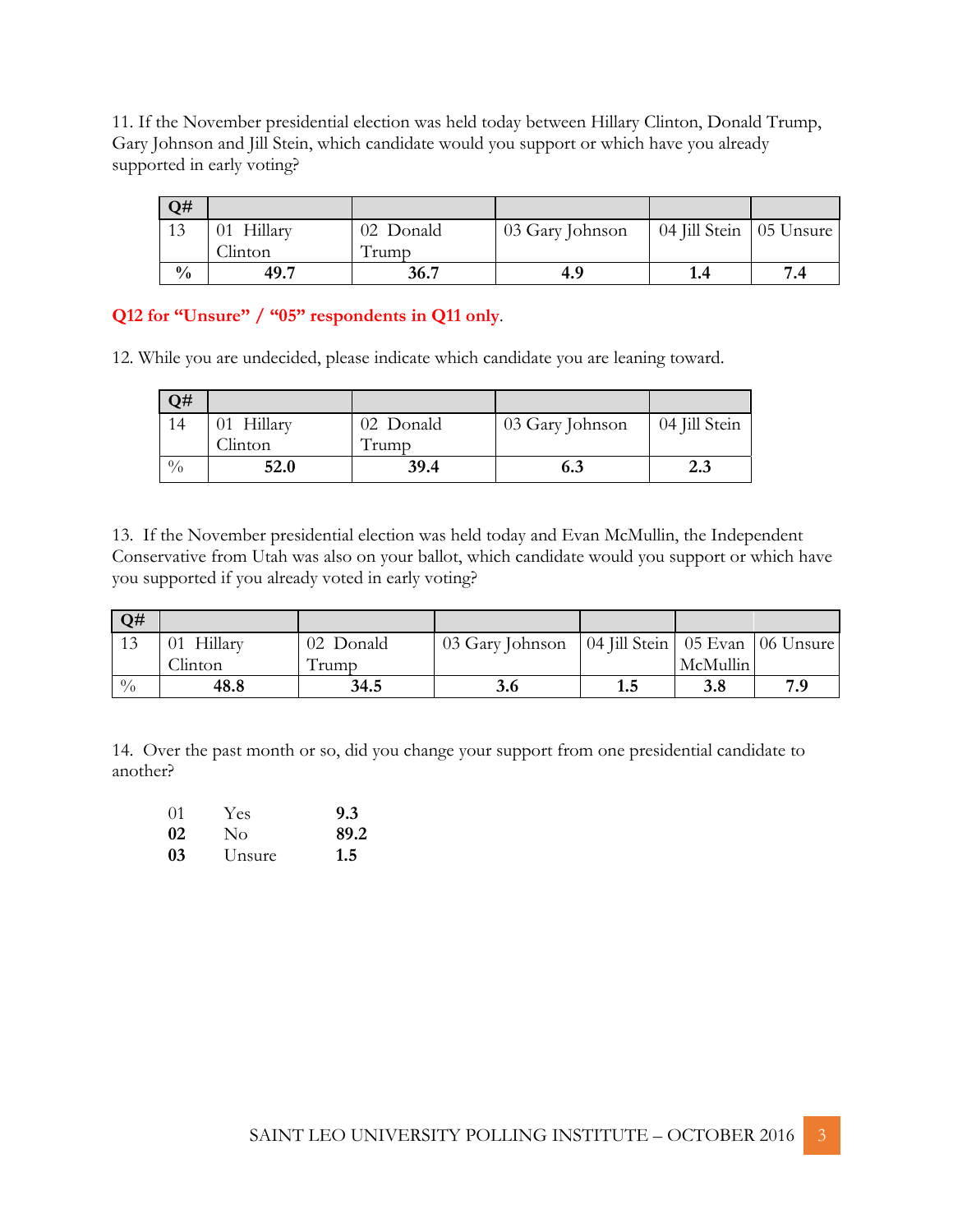15. Which of the following developments **if any**, in the presidential election, contributed to your decision to support one candidate over another. **Please indicate all that apply.**

| <b>Election Development</b>                                               | Contributed to<br>Decision - $\%$ |
|---------------------------------------------------------------------------|-----------------------------------|
| Learned that Donald Trump had nearly a \$1 billion dollar business        | 33.8                              |
| loss in 1995 – allowing him not to pay taxes for years afterwards         |                                   |
| Being reminded that Hillary Clinton did not defend the women              | 29.6                              |
| former President Bill Clinton allegedly had affairs with                  |                                   |
| Hearing about or seeing/hearing the recently released recording of        | 39.4                              |
| Donald Trump describing his conduct toward women as well as his           |                                   |
| treatment of women including a former Miss Universe                       |                                   |
| Learning more about the Clinton Foundation and "pay for play"             | 40.5                              |
| allegations                                                               |                                   |
| Learning that Donald Trump's bankruptcies left small businesses           | 30.9                              |
| unpaid                                                                    |                                   |
| Learning more about Hillary Clinton's positions on issues such as         | 32.0                              |
| the 2nd Amendment                                                         |                                   |
| Learned that Donald Trump may have not contributed to charities,          | 26.7                              |
| including his own, since 2008                                             |                                   |
| Learning during the final debate that Donald Trump could not say,         | 37.6                              |
| before the election, that he is willing to accept the final results based |                                   |
| on the moderator's question                                               |                                   |

16. The 2016 election is days away. Using your best guess, who will be elected the next President of the United States?

| Q#          |            |                      |                 |               |          |
|-------------|------------|----------------------|-----------------|---------------|----------|
| 16          | 01 Hillary | 02 Donald            | 03 Gary Johnson | 04 Jill Stein | 05 Evan  |
|             | Clinton    | $\sqrt{1}$<br>l rump |                 |               | McMullin |
| $^{0}/_{0}$ | 69.8       | 28.5                 | $\rm 0.5$       | 0.6           | 0.6      |

Donald Trump is raising the issue of a "rigged election". The following are two statements. Please indicate if you strongly agree, somewhat agree, somewhat disagree or strongly disagree with each.

| <b>Statements</b>               | <b>Strongly &amp; Somewhat</b> | <b>Somewhat and Strongly</b> |
|---------------------------------|--------------------------------|------------------------------|
|                                 | Agree - $\%$                   | Disagree - $\%$              |
| 17. There is likely to be       | $40.6(19.8 + 20.8)$            | $53.2(14.3 + 38.9)$          |
| widespread fraud in the actual  |                                |                              |
| polling process in the U.S.     |                                |                              |
| 18. The U.S. election is rigged | 48.9 $(29.4 + 19.5)$           | $46.1(12.5 + 33.6)$          |
| because of media bias -- the    |                                |                              |
| majority media supporting one   |                                |                              |
| candidate                       |                                |                              |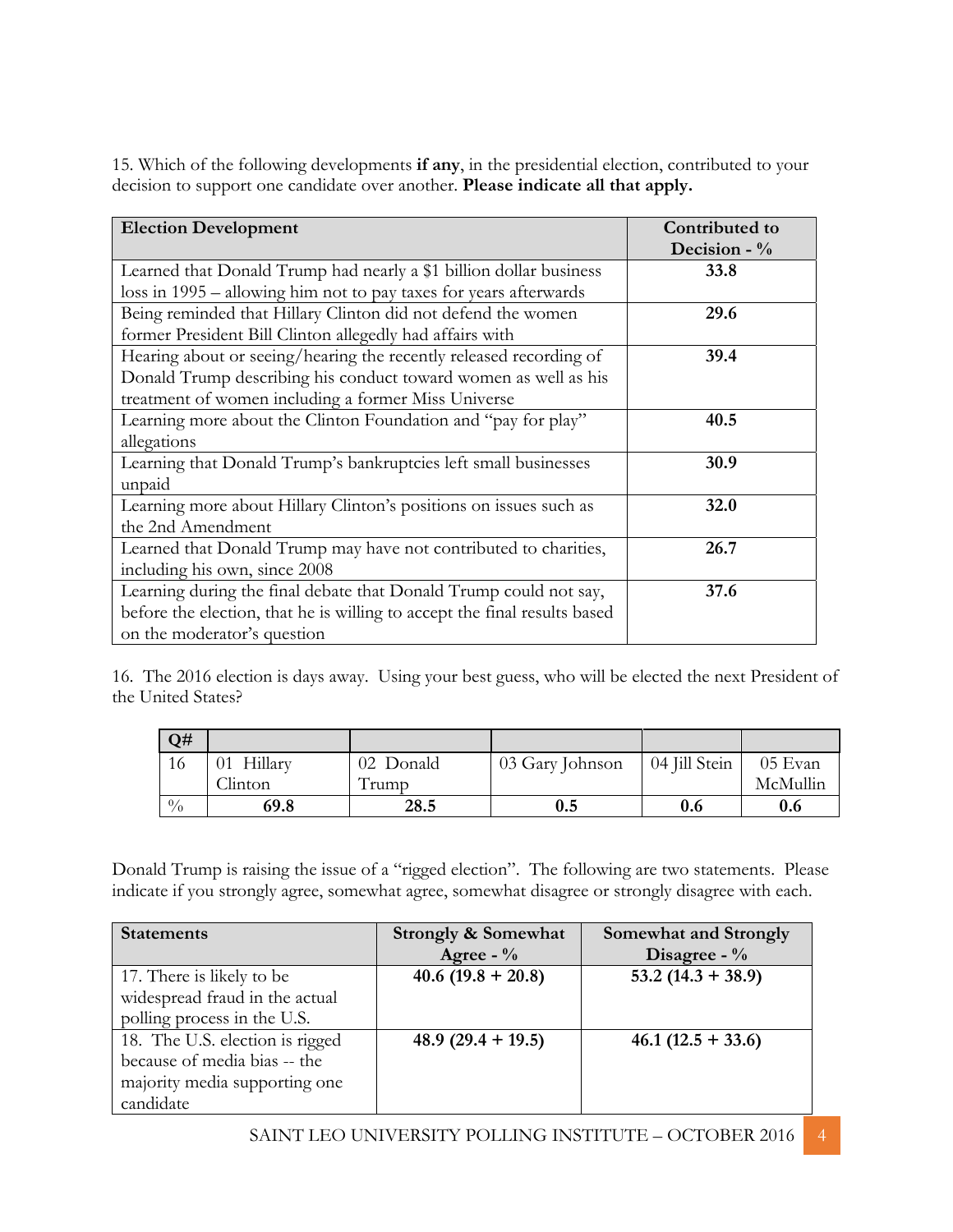# **Florida Sample**

19. If the November election for Florida United States Senate was held today between Marco Rubio and Patrick Murphy, which candidate would you support or have you already supported in early voting?

| Q#  |                |            |           |
|-----|----------------|------------|-----------|
| 10  | 01 Marco Rubio | 02 Patrick | 03 Unsure |
|     |                | Murphy     |           |
| 0/2 | 43.8           | 38.8       | 174       |

# **Q20 for "unsure" / "03" respondents in Q19 only.**

20. While you are undecided, please indicate if you are leaning toward supporting Marco Rubio or Patrick Murphy.

| $\neg$   |                |            |
|----------|----------------|------------|
| 20       | 01 Marco Rubio | 02 Patrick |
|          |                | Murphy     |
| $^{0/6}$ | 52.5           | 47.6       |

26. Finally, which of the following Florida counties do you currently live in?

# **LIST OF FL COUNTIES HERE…**

# FOR ANSWERS TO THE FOLLOWING QUESTIONS, CALL OR EMAIL MEDIA CONTACTS FOR THE POLLING INSTITUTE.

# **Demographics (All Respondents)**

The following questions are used for statistical purposes only.

- 27. Are you male or female?
- 01 Male
- 02 Female

28. How old are you?

- 01 18-25
- 02 26-35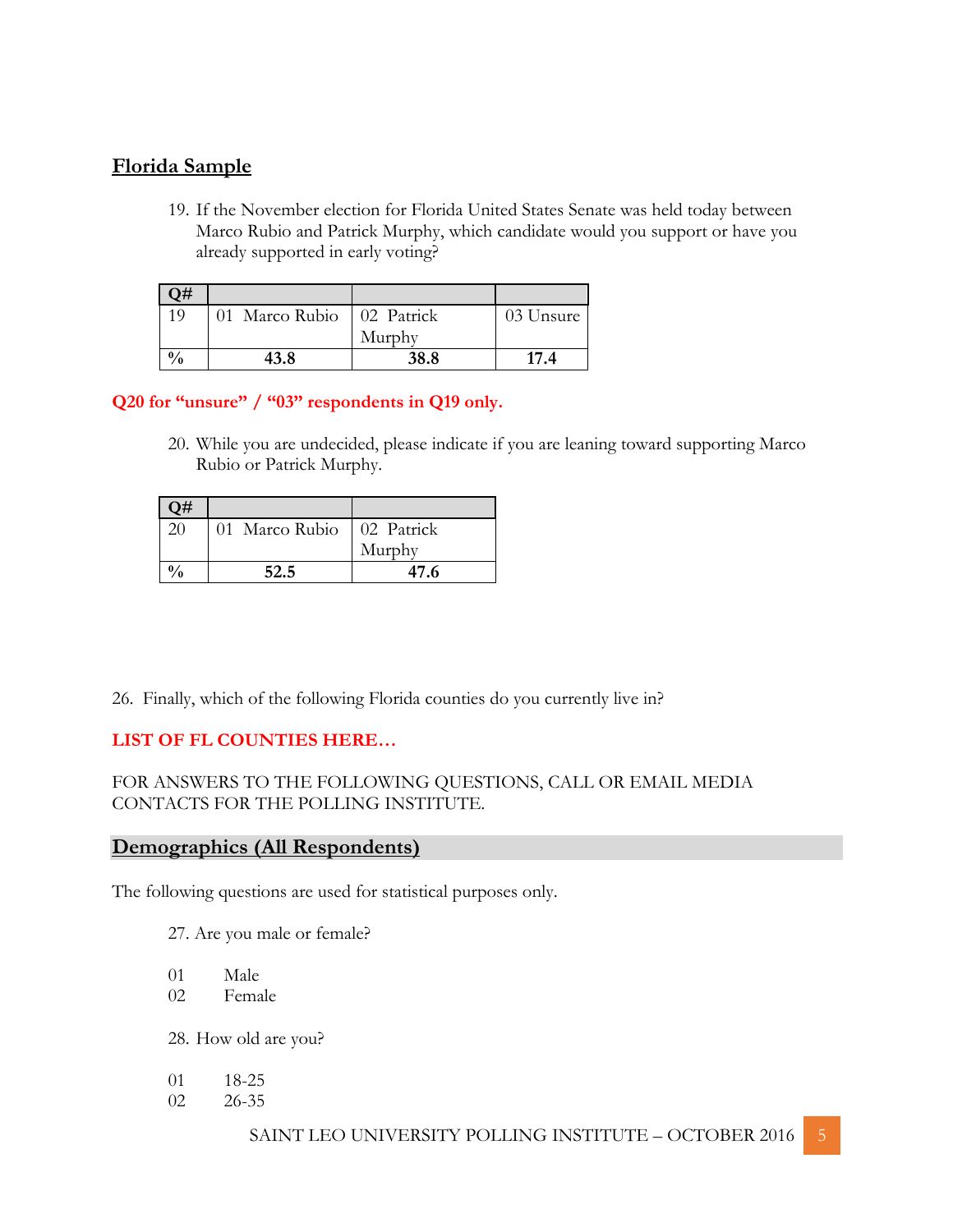36-45

- 46-55
- 56-65
- 65 or older
- 29. Would you describe your political views as very conservative, conservative, moderate, liberal, or very liberal?
- Very conservative
- Somewhat conservative
- Moderate
- Somewhat liberal
- Very liberal
- Don't know / not sure
- 30. Are you Hispanic or Latino?
- Yes **(Go to 32)**
- No
- Don't know / not sure
- 31. Which one of these groups would you say best represents your race?
- White
- Black or African-American
- Asian
- Native Hawaiian or other Pacific Islander
- American Indian or Alaska Native
- Other

32. Please tell me which religion you belong to or follow?

- 01 Catholic
- 02 Protestant (Baptist, Lutheran, Congregational, Presbyterian)
- 03 Christian (non-denominational)
- 04 Greek Orthodox
- 05 Jewish
- Buddhist
- Muslim
- Latter Day Saint / Mormon
- Other
- No preference / no religious affiliation
- Don't know / not sure